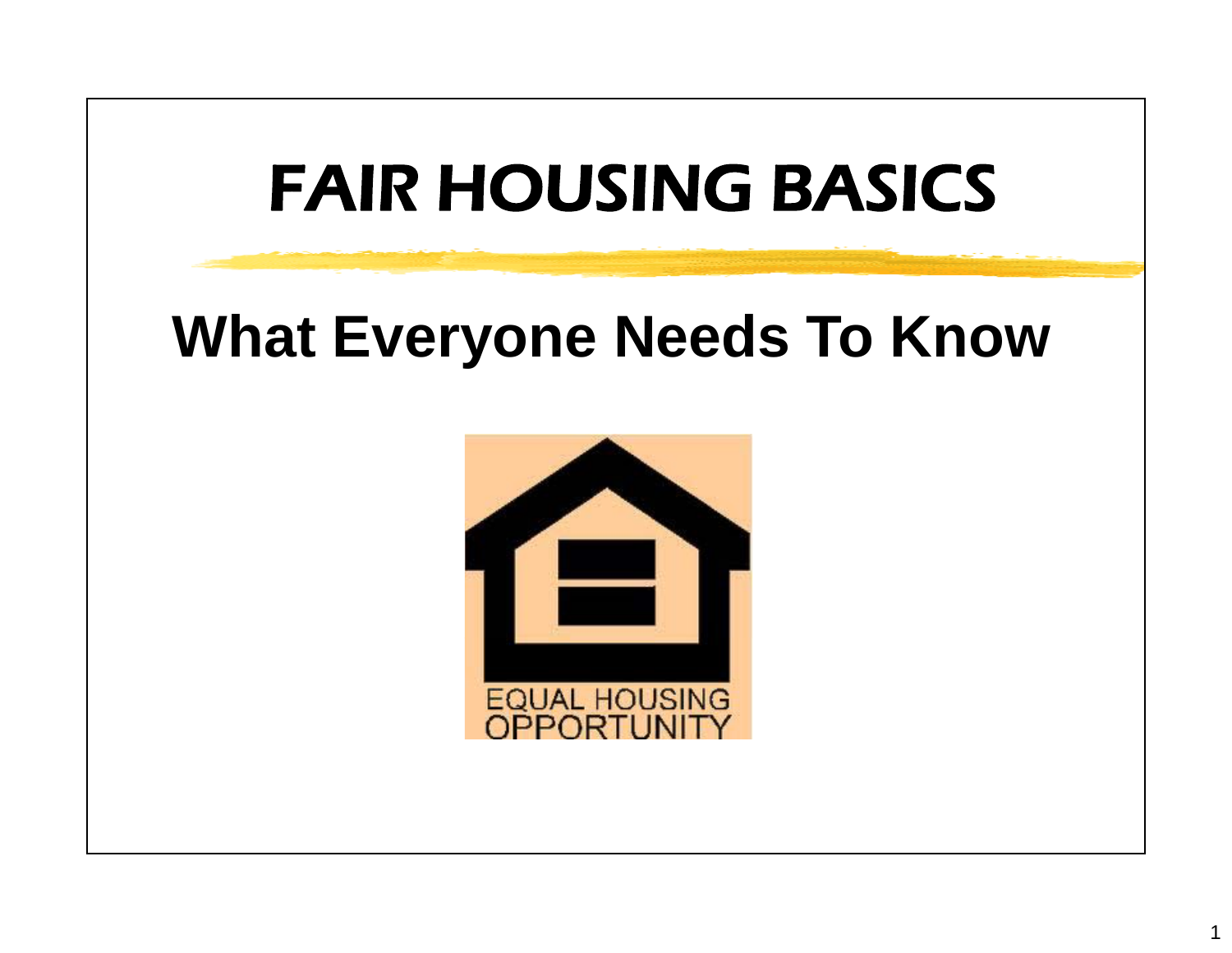# **Activities of Fair Housing Agencies**

#### **Government enforcement agencies:**

- $\bullet$ **Enforcement of fair housing laws**
- $\bullet$ **Technical assistance**
- $\bullet$ **Education and training**
- **Advocacy and education agencies:**
- $\bullet$ **Technical assistance**
- $\bullet$ **•** Testing
- $\bullet$ **Fair housing studies**



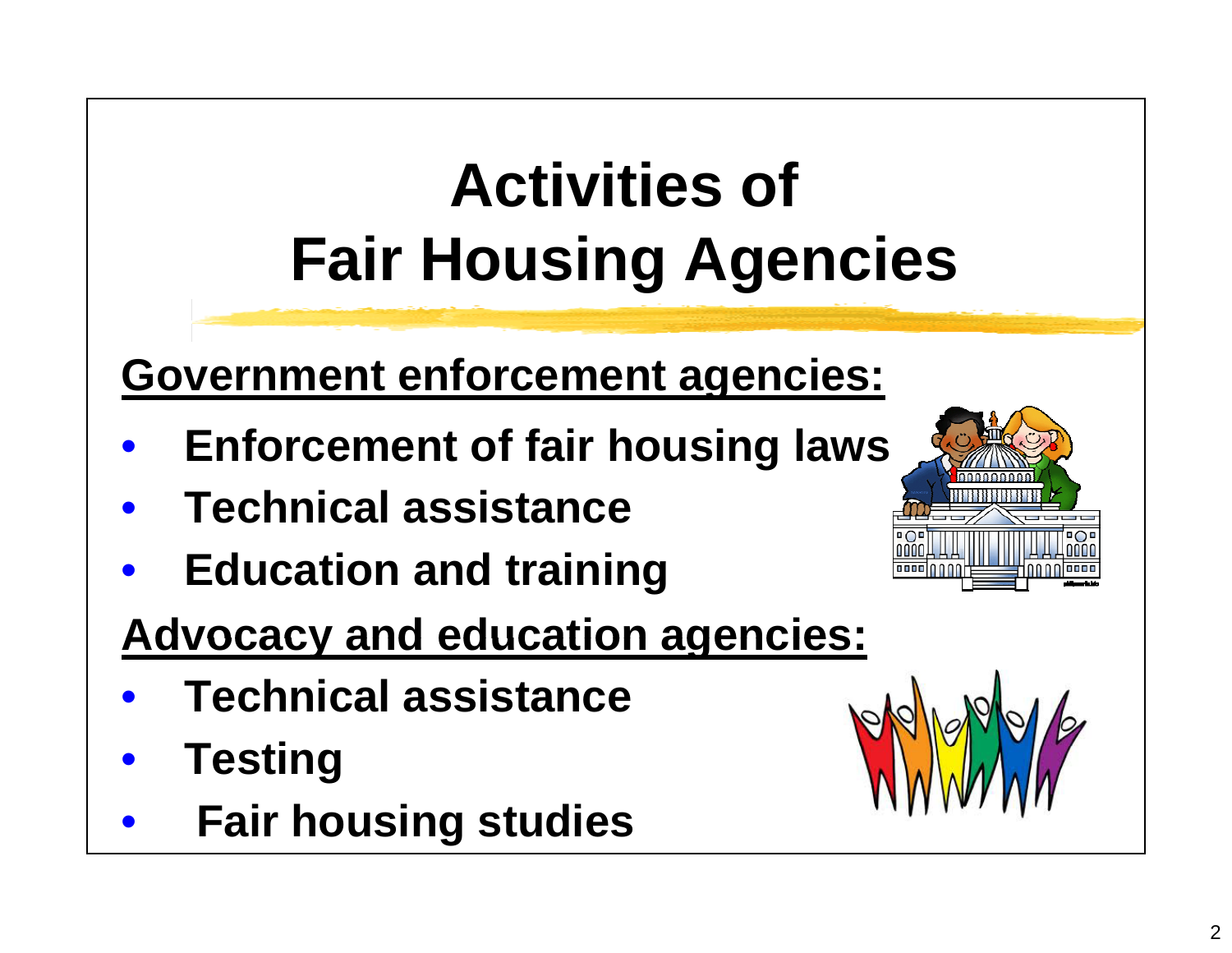## **What is Fair Housing ?**



**EQUAL HOUSING OPPORTHNIT** 

**Fair housing is the right of ll l t b f f all peop le to be free from discrimination in the rental, sale or financing of housing**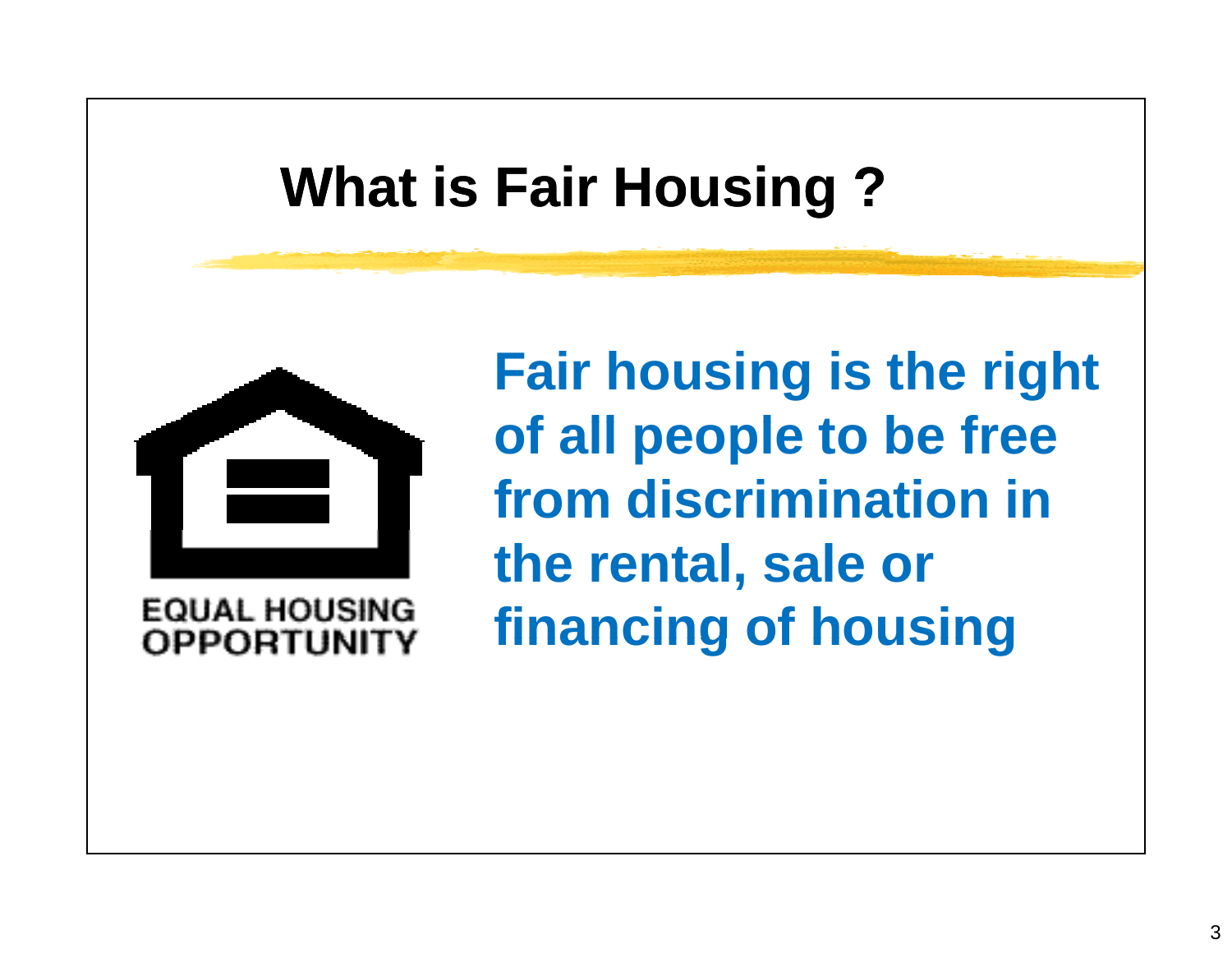#### **Protected Classes**

- **E** Race
- **Color**
- **National Origin & Ancestry**
- **Religion (Creed)**
- **Sex (Gender)**
- **Disability**
- **Familial (Parental) Status**
- **Marital Status**
- **Sexual Orientation**
- **Gender Identity** 
	- **Veteran / Military Status**
	- **Age**
	- **Section 8**
	- **Political Ideology**

#### **Association**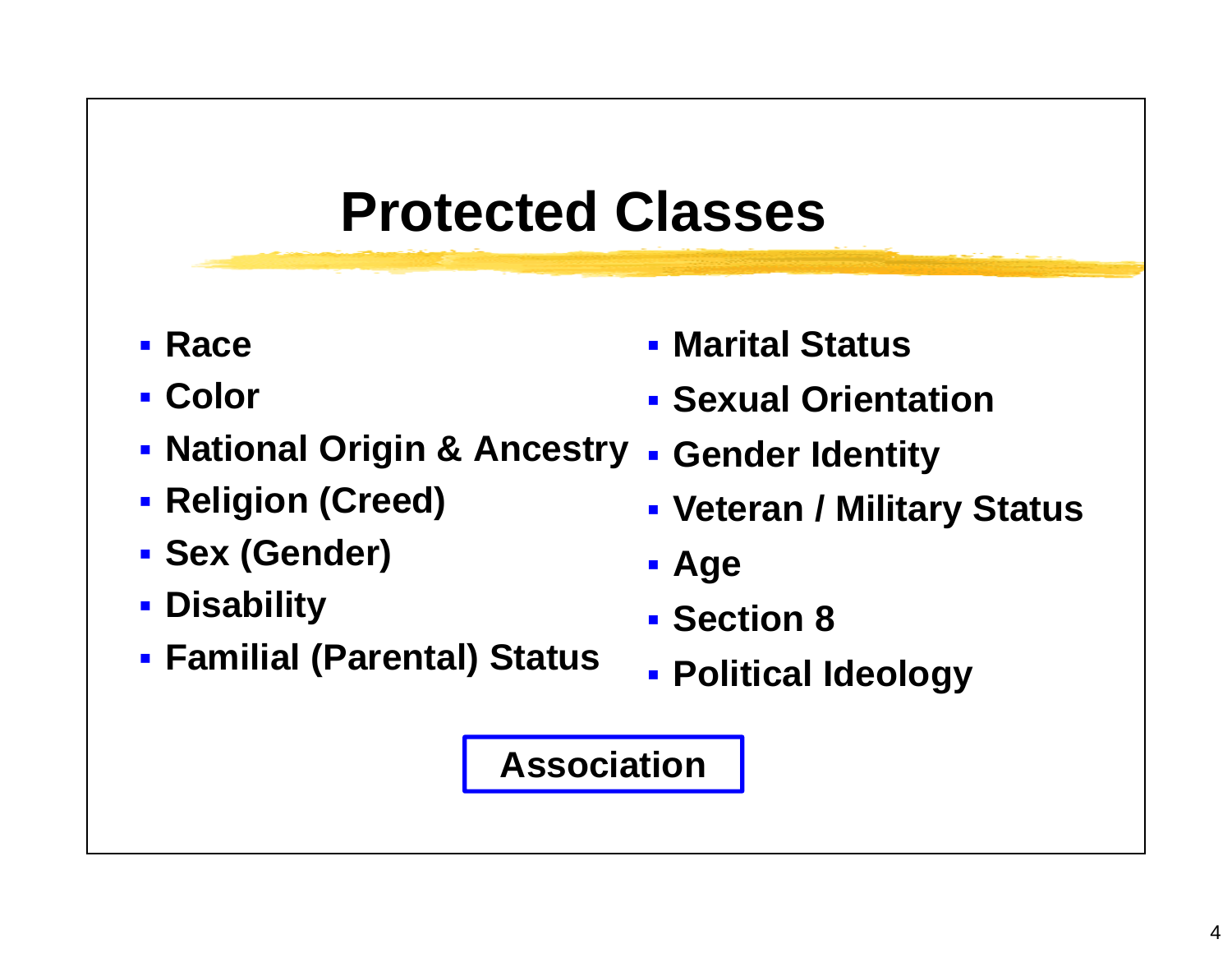## **Activities Subject to Fair Housing Laws**

- **Rental**
- **E** Sales
- **Lending**
- **Appraisals**
- **Insurance**
- **RADDER READER**



 **Coercion, intimidation, threats, i t f i th i i f h i interference in the provision of housing**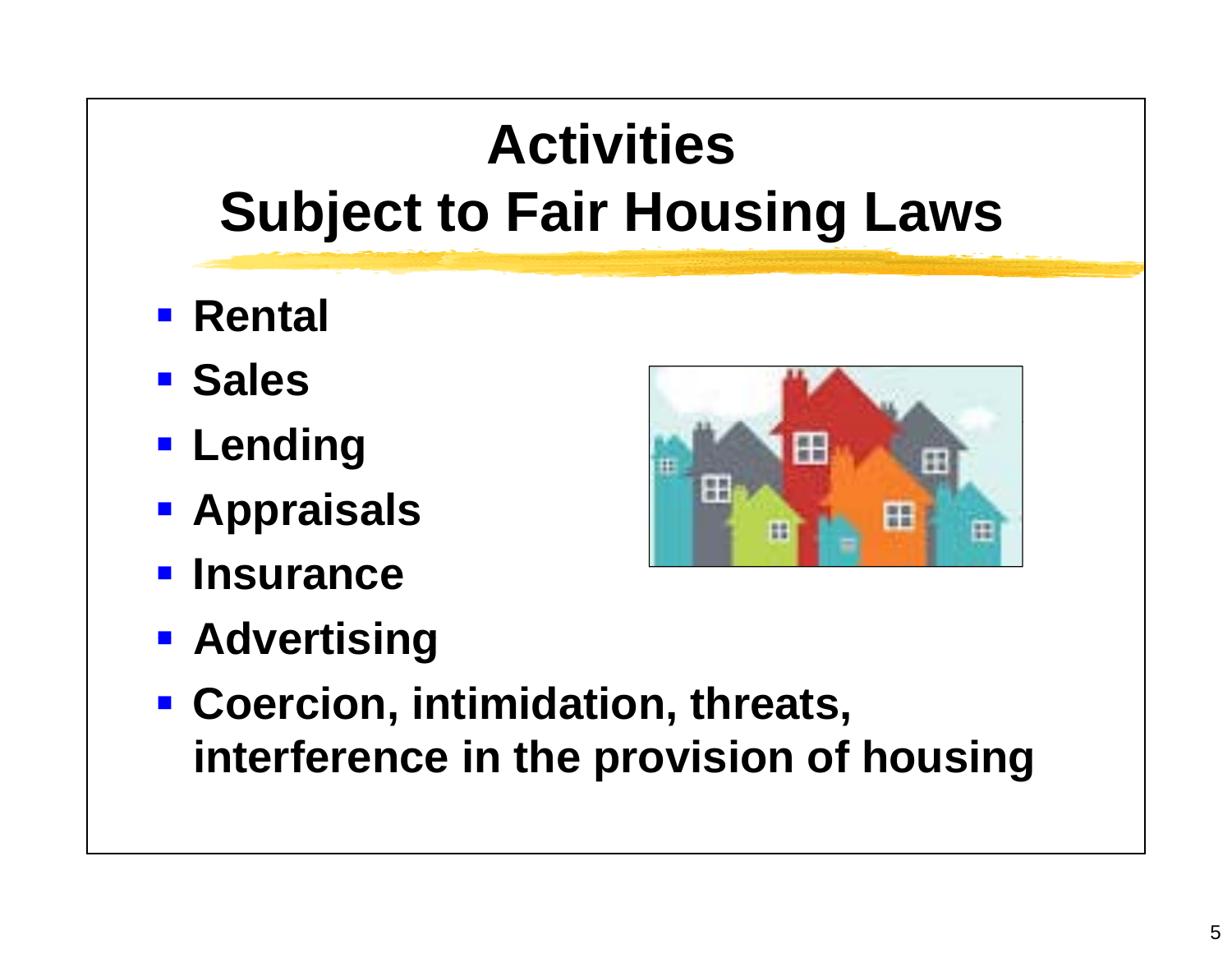## **Types of Housing Covered**

- **Apartments leased or rented**
- **Condominiums sold, leased or rented**
- **Contract Contract Contract Contract Contract Contract Contract Contract Contract Contract Contract Contract Co <u><b>** $\blacksquare$  Houses sold, leased or rented</u>
- **Rooming houses**
- **Sh lt e ers, t iti l h i transitional housing**
- **Example 2 College residence halls**
- **Cooperatives**
- **Mobile home parks**
- and the state of the state of the state of the state of the state of the state of the state of the state of th **Housing construction sites**
- **Empty lots**

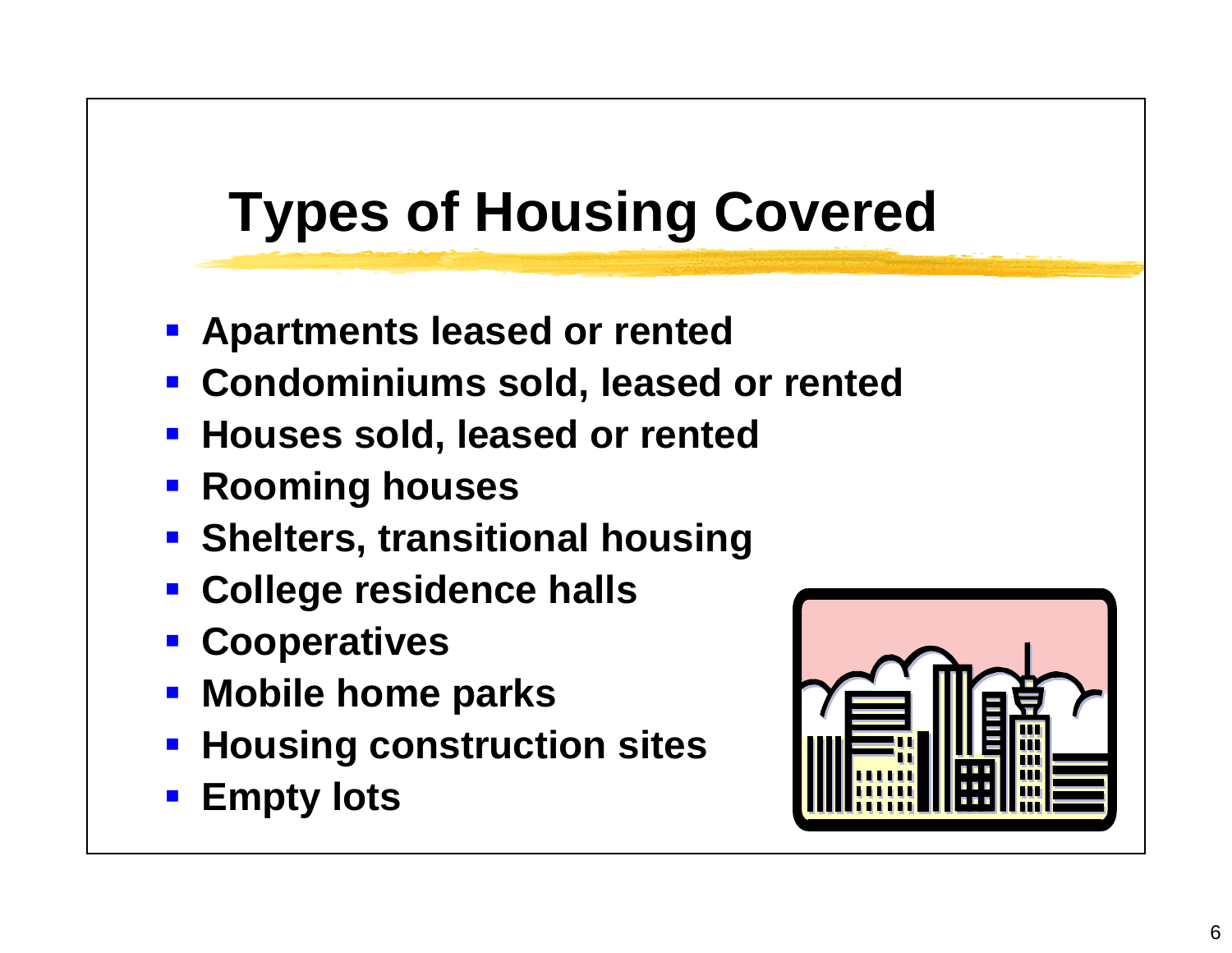## **Who Must Comply?**

- **Property owners and managers**
- **Real estate brokers or agents**
- $\overline{\phantom{a}}$ **Housing developers and contractors**
- $\blacksquare$ **Mortgage lenders, financial institutions**
- $\overline{\phantom{a}}$ **Advertising media**
- $\blacksquare$ **Homeowner associations & condominium boards**
- $\overline{\phantom{a}}$ **E** Public housing authorities
- $\blacksquare$ **Social service agencies who provide housing**
- $\blacksquare$ **Maintenance staff**
- $\mathbf{L}$ **Outside contractors (plumbing, landscaping, etc)**
- **STATE OF STATE OF STATE OF STATE OF STATE OF STATE OF STATE OF STATE OF STATE OF STATE OF STATE OF STATE OF S Other residents**

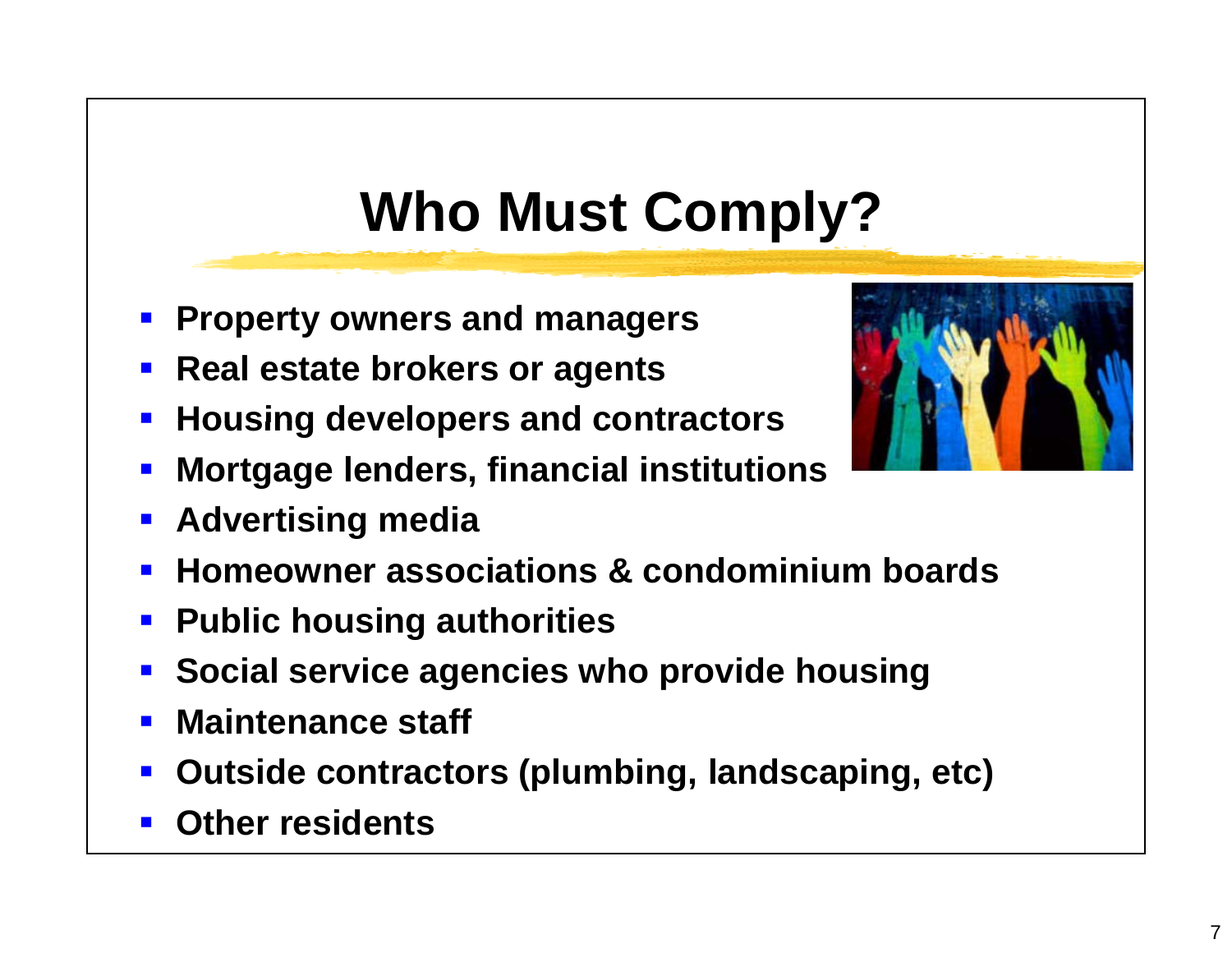## **Advertising Basics**

- **Fair housing laws cover all rental or sale advertising.**
- **The Equal Housing Opportunity logo or slogan conveys your fair housing policy to everyone.**
- **OK to advertise for:**
	- **families with children**
	- **people with disabilities**
	- **Section8 voucher holders**
	- **military/veterans**

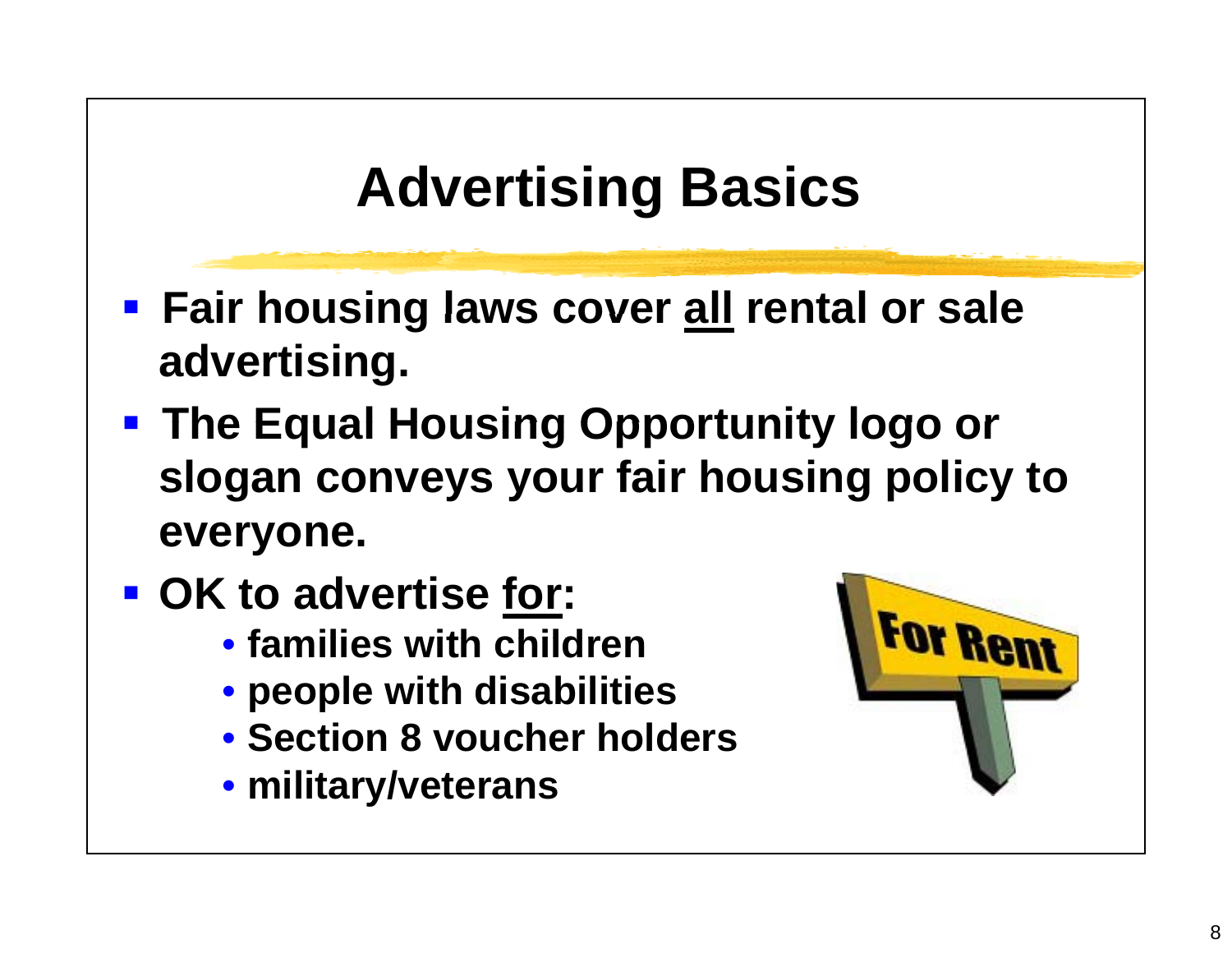## **Application & Screening**

- **<u><b>** $\blacksquare$  **Set useful qualification standards**</u>
- **Establish reasonable application/screening process and apply selection procedures consistently.**
- **Avoid off-the-cuff judgment calls or stereotyping of applicants.**
- **Document! Keep a clear paper trail to justify rental decisions.**

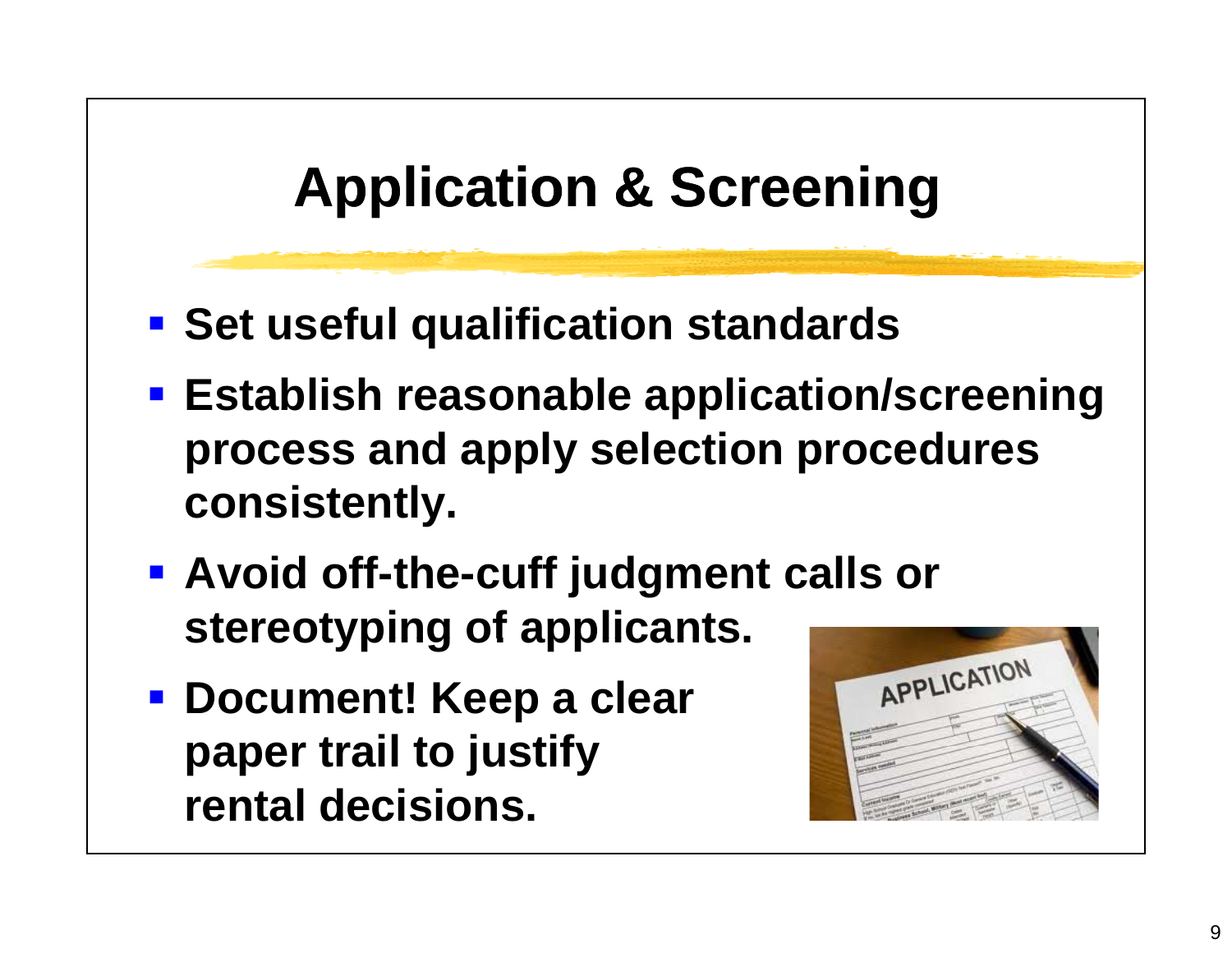## **Application & Screening**

- **Represent availability accurately and avoid steering!**
- **Accept applications and negotiate, rent or sell to the first qualified individual.**
- **Apply deposits, fees, and rents to all applicants, regardless of their protected class.**

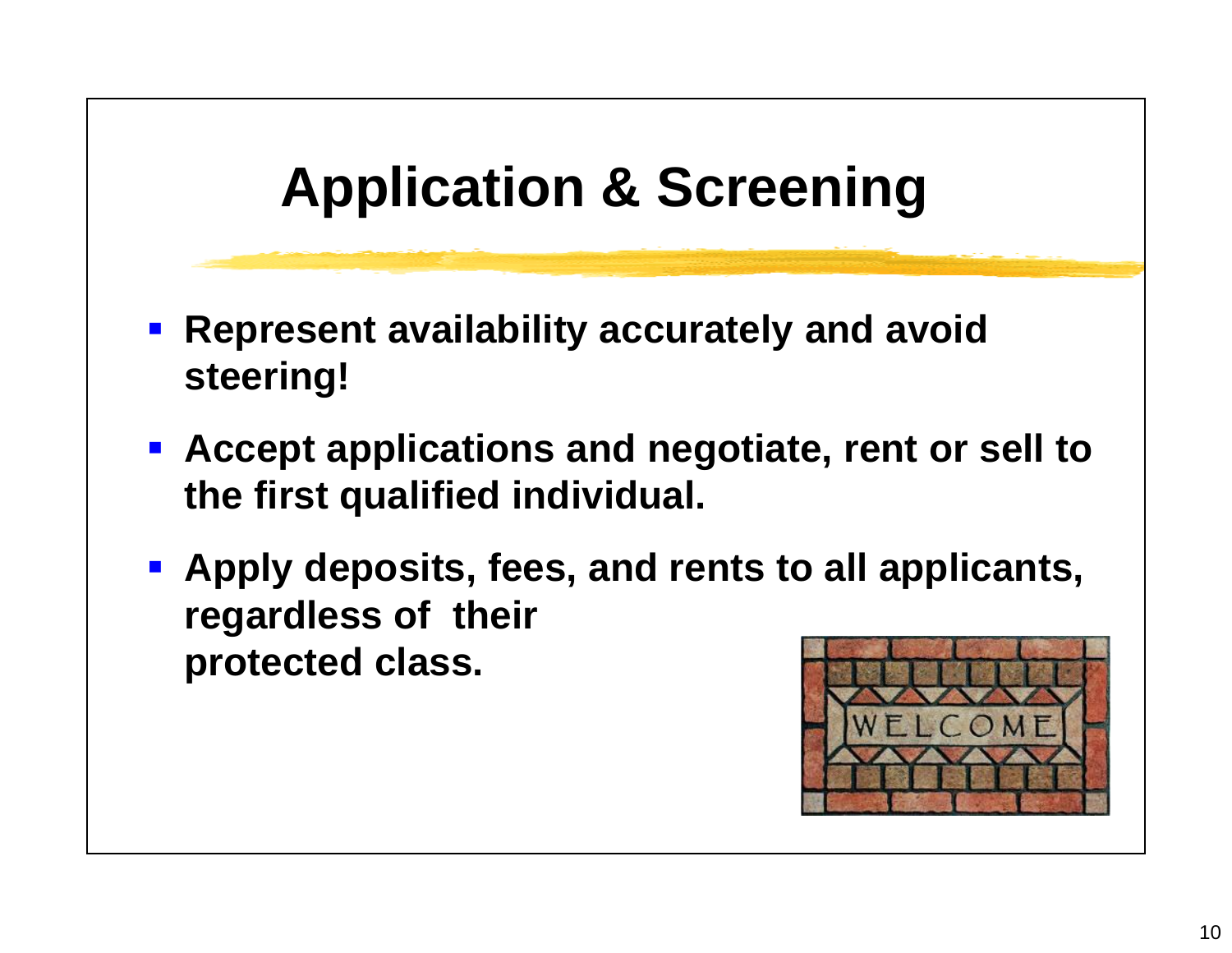## **Race, National Origin and Ancestry Issues**

- **Avoid questions about citizenship unless there is a business reason to do so**
- **Apply the same charges to all residents**
- **Filter 1 Firropian Figure 1 Figure 1 Figure 1 Figure 1 Figure 1 Figure 1 Figure 1 Figure 1 Figure 1 Figure 1 Figure 1 Figure 1 Figure 1 Figure 1 Figure 1 Figure 1 Figure 1 Figure 1 Figure 1 Figure 1 Figure 1 Figure 1 Figu prompt services to all**

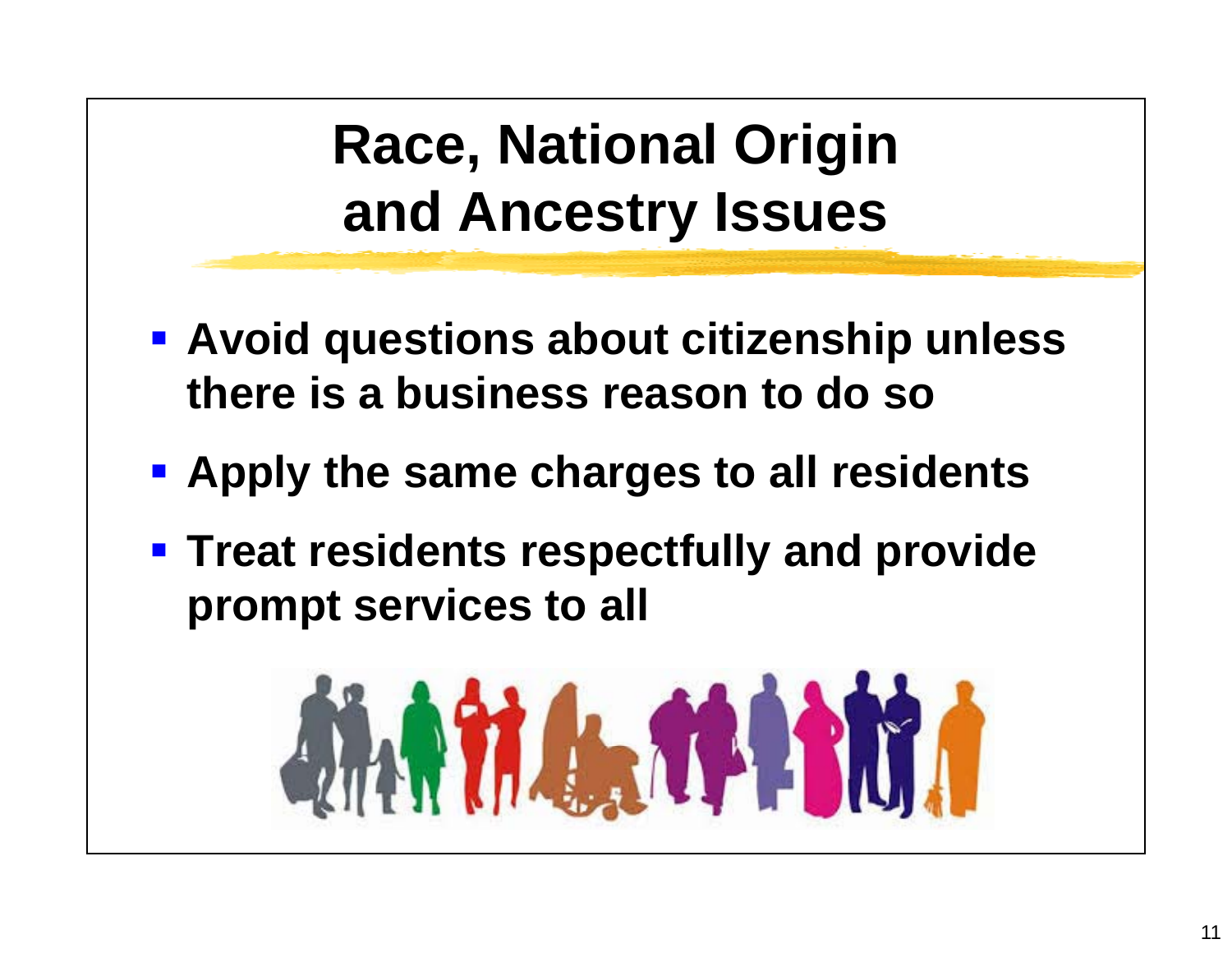#### **Tenancy Policies and Rules**



- **Set clear policies and rules ( y wh y is each rule needed? )**
- **Have written policies and rules**
- **Give a copy to all staff and residents**
- **Apply rules equally**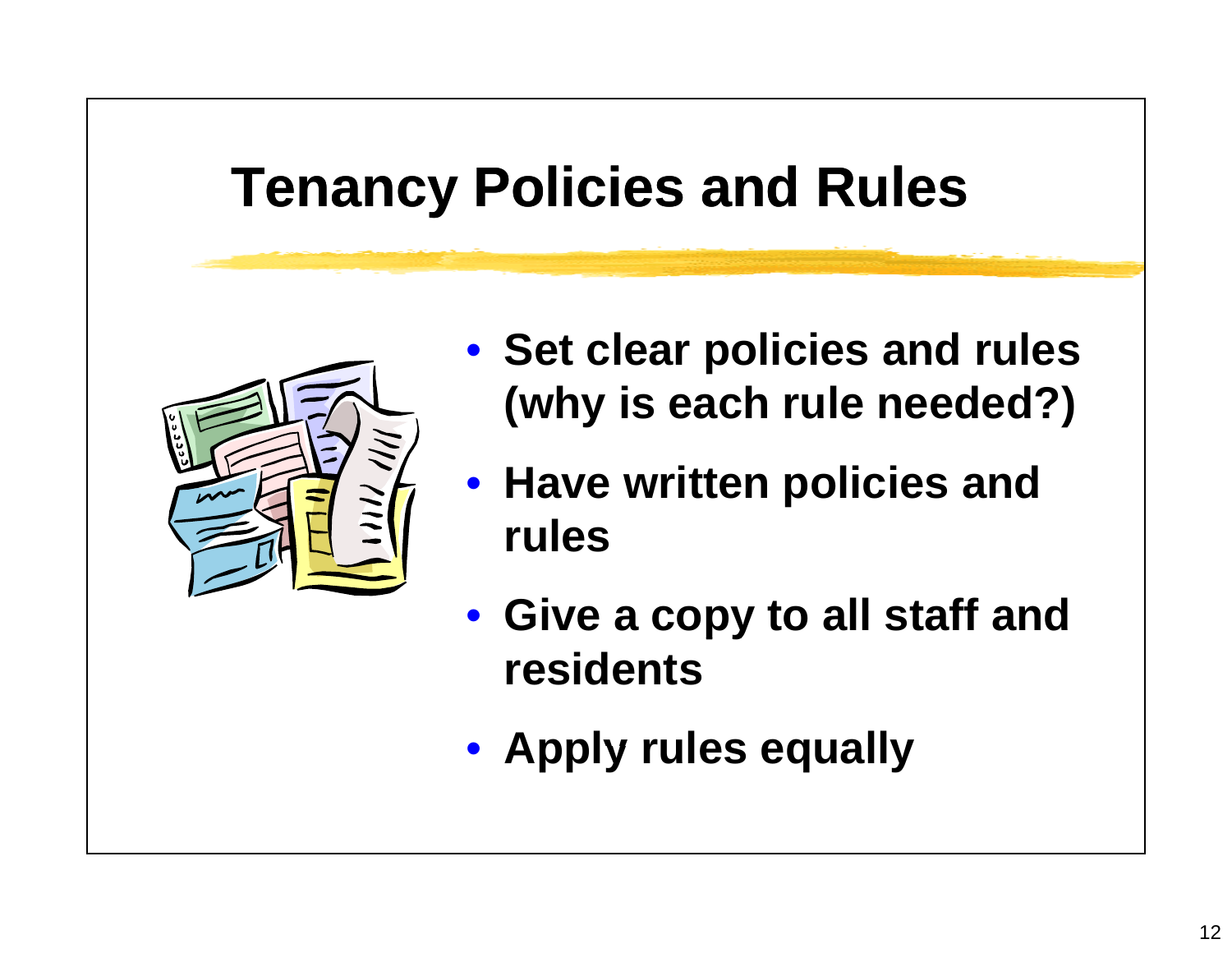

**E** Sexual harassment

"You want me to fix **your stove?** how bad do. **you want honey?** 

 $\blacksquare$  **Harassment due to protected class, such as race, national origin, disability, or sexual orientation**

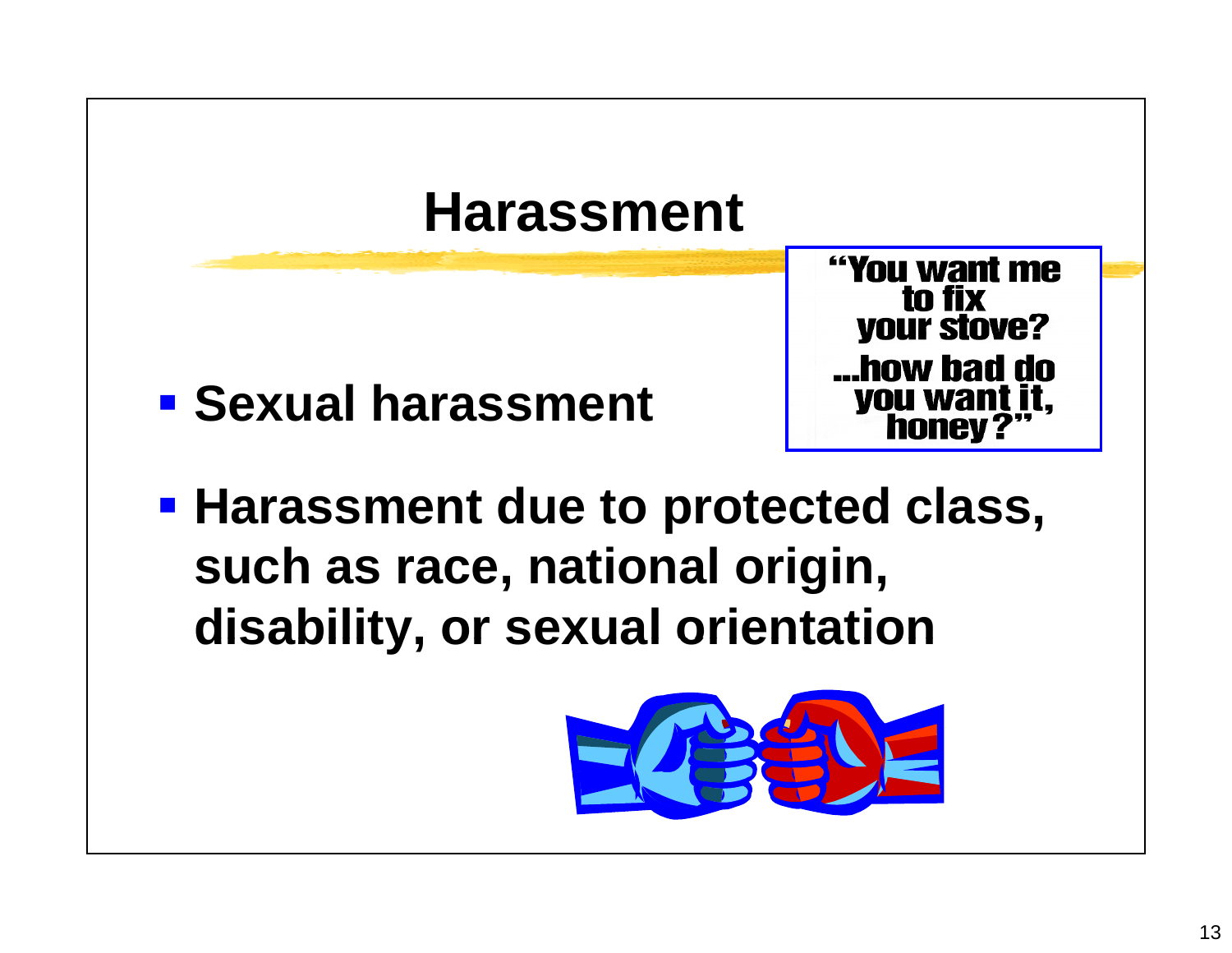

**will bring trouble to the community**

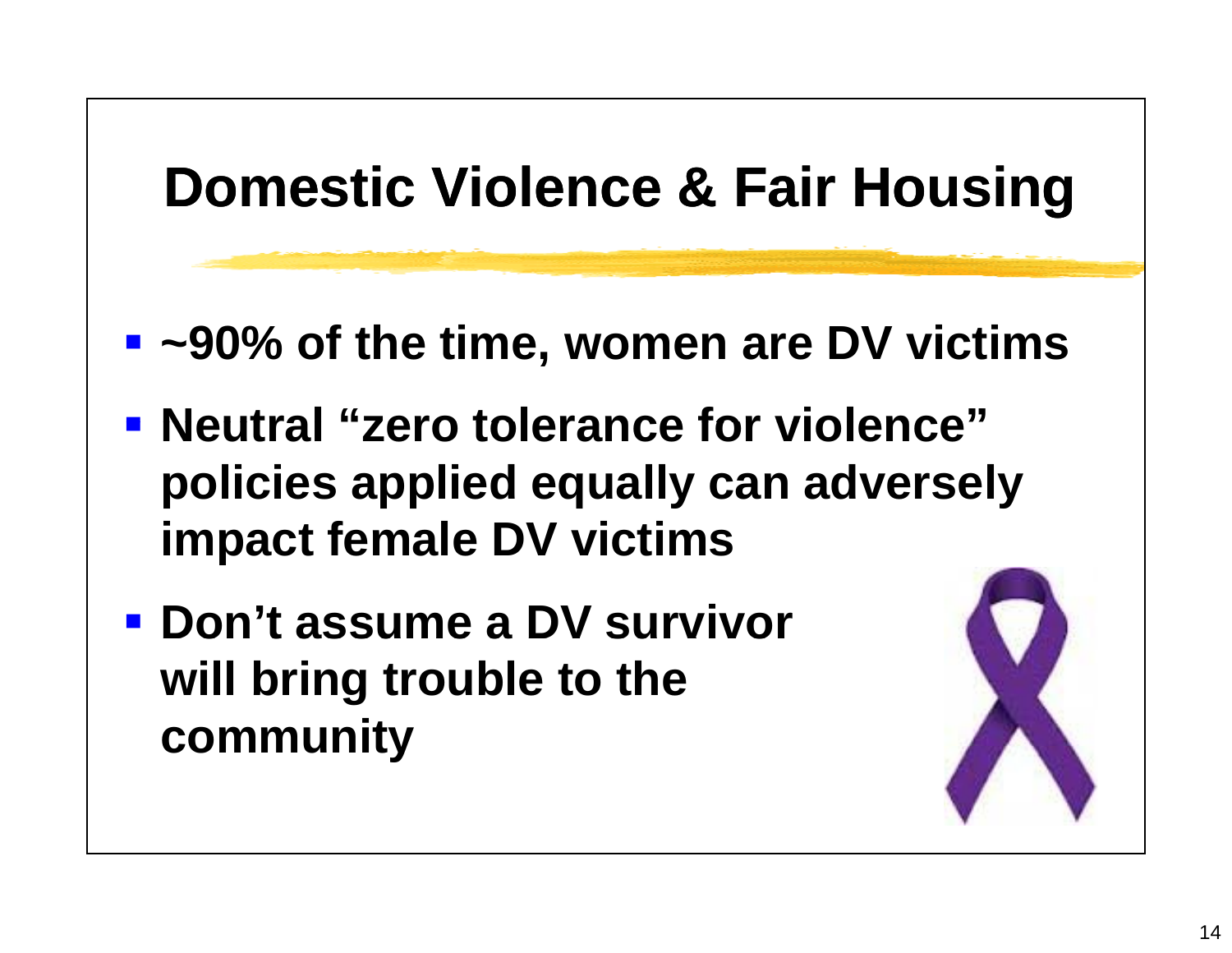## **R t li ti Retaliation**

**An act of harm by a housing provider against an individual because that person asserted his/her fair housing rights, helped someone else to assert fair housingg , p p rights, or participated in a fair housing investigation.**

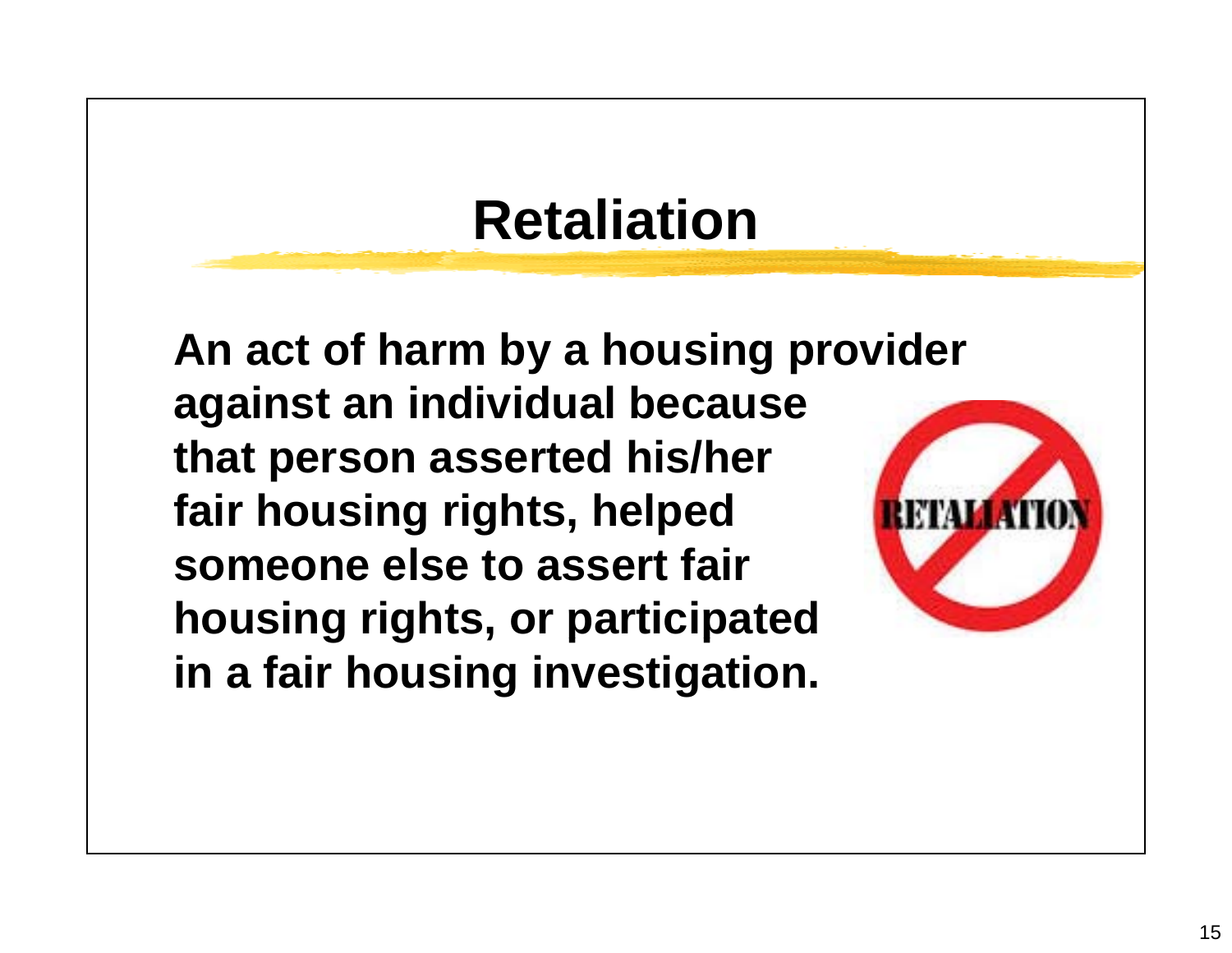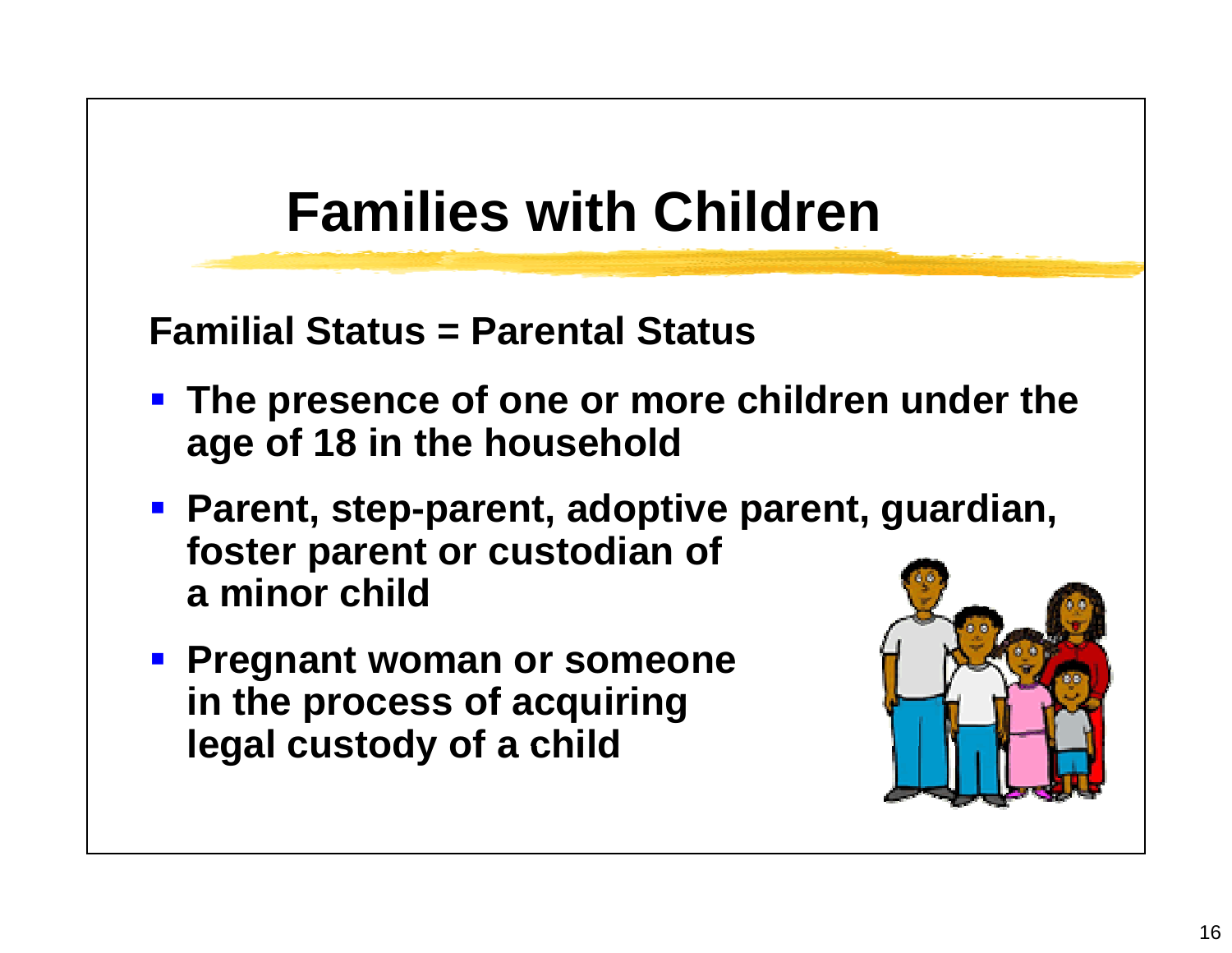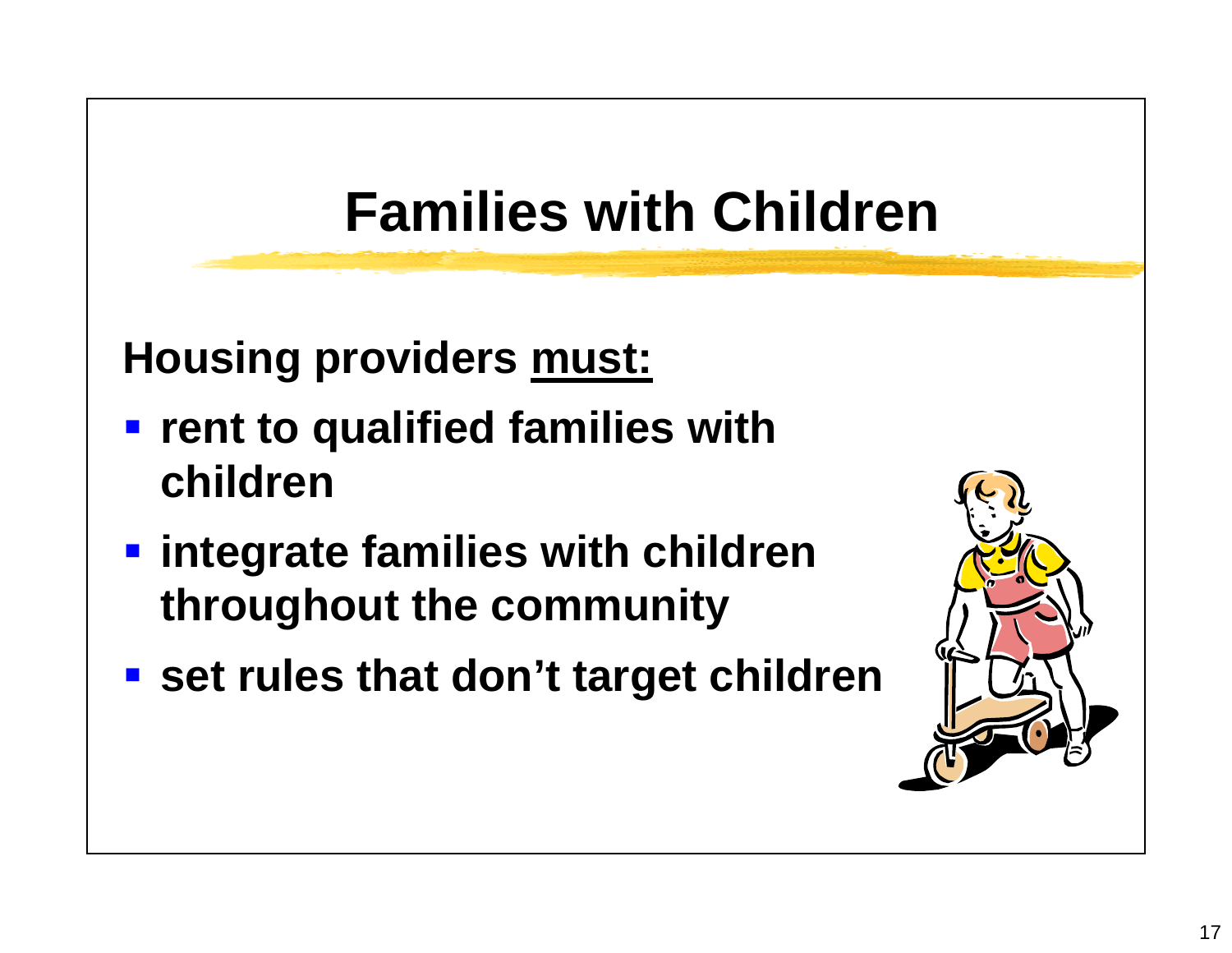## **Housing for Older Persons Act of 1995 (HOPA)**

- $\mathbb{R}^2$  **Housing specifically designed and operated for older persons**
- $\mathbb{R}^2$ **Housing for people who are all 62 or older**
- $\mathbb{R}^n$  **55+ housing (80% occupancy requirement)**
	- $\bullet$  **Provider must demonstrate intent to serve 55+ population**
	- **Verification of occupancy**
- $\mathcal{L}^{\mathcal{L}}$ **Can convert to HOPA**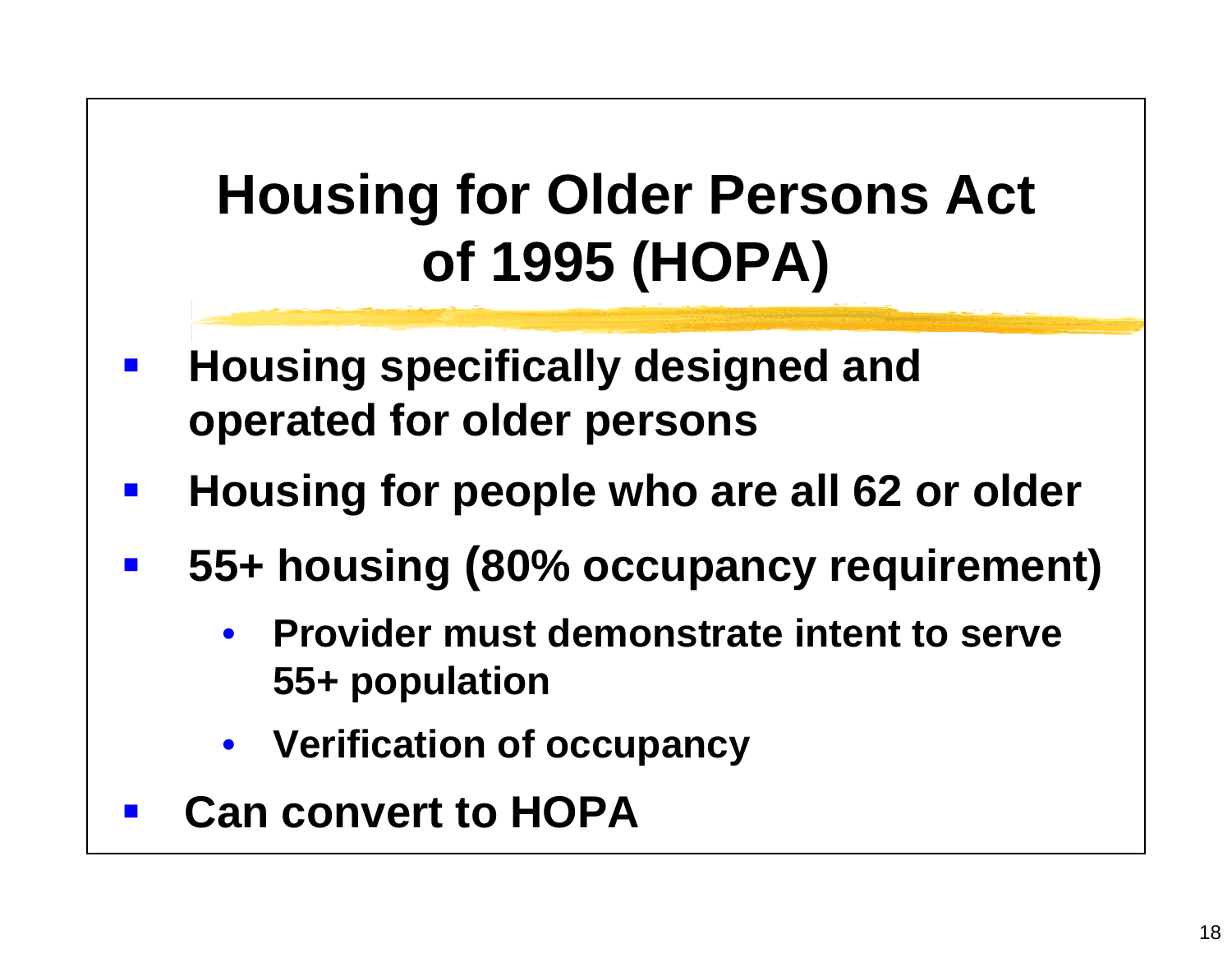## **Occupancy Standards**

**Can set reasonable occupancy standards.**

**HUD: 2- p e r-bedroom occu p yp y anc y polic y reasonable**

**Factors to consider –**

- **Size of bedrooms and unit**
- **Configuration of unit**
- **Age of children**
- **Physical limitations (septic, sewer, etc.)**
- **State or local laws**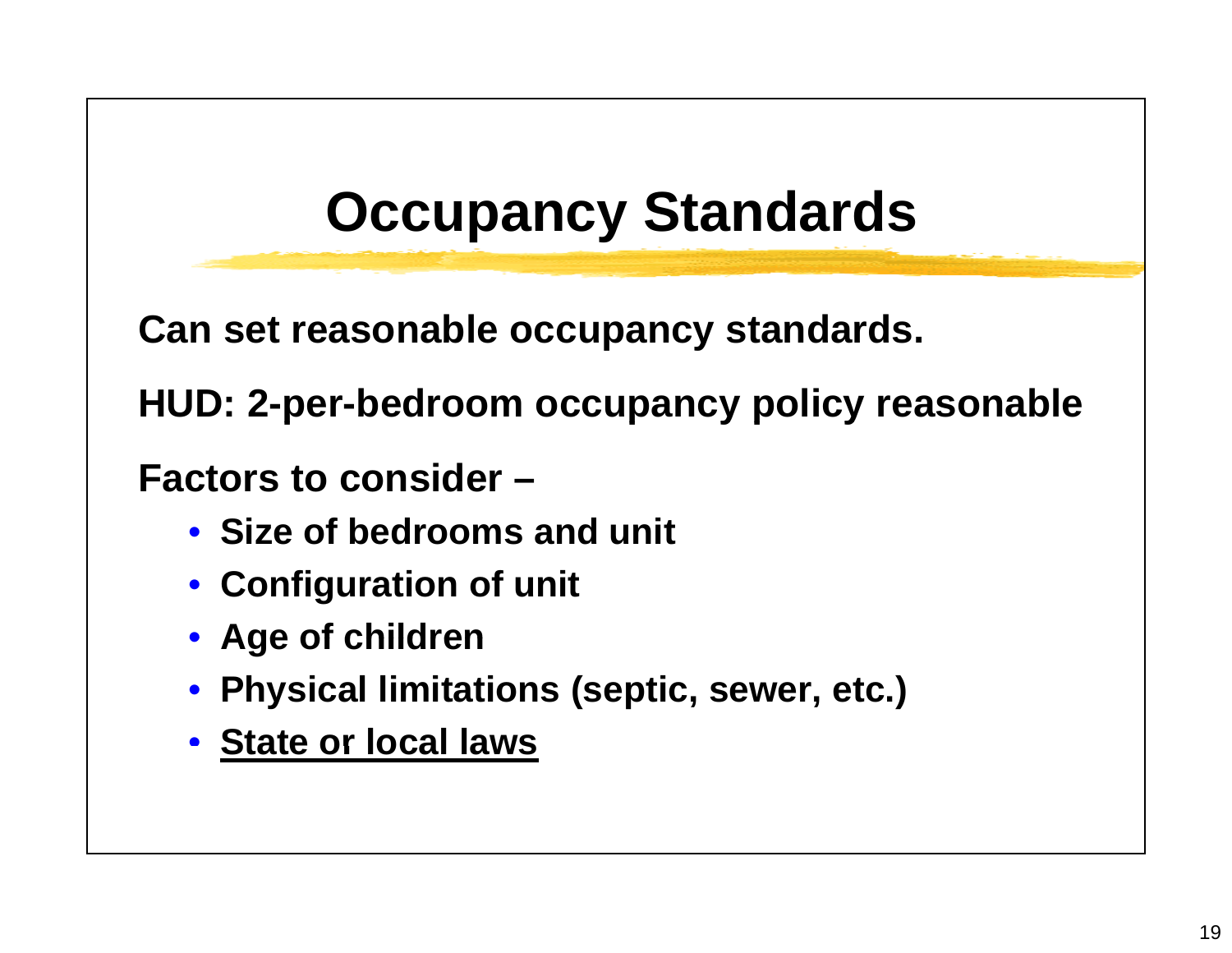#### **Occupancy Standards – King County and Seattle example**

**70 sq. ft. minimum = first 2 people <sup>+</sup> 50 sq ft for each additional sq. ft. person**

**How to Establish an Occupancy Standard: an**

- **E** Measure
- **Find the applicable local code**
- **Be prepared to substantiate substantiate business-related factors**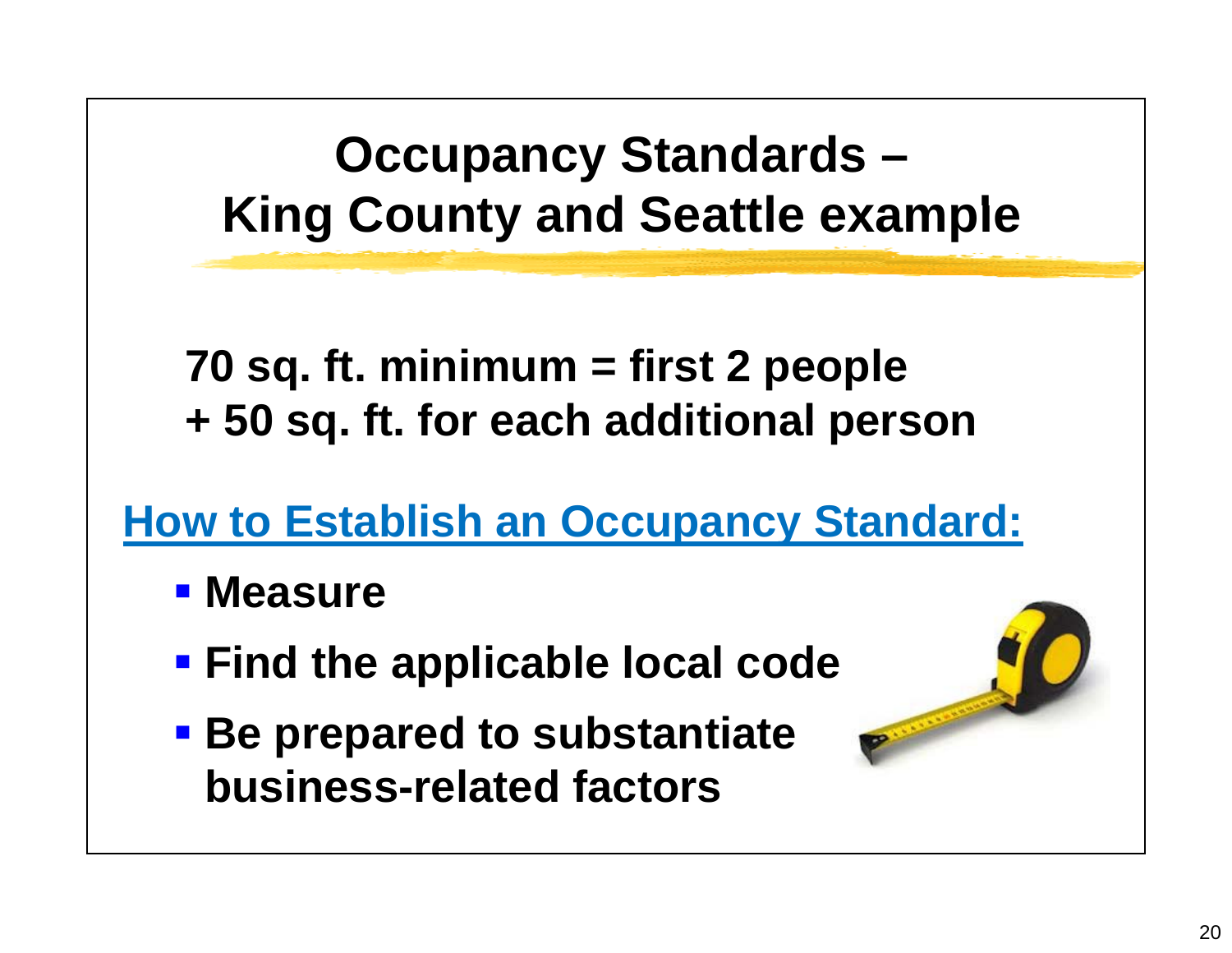#### **Sexual Orientation**

**A protected class under state and local fair housing laws – defined as actual or perceived male or female heterosexuality, bisexuality, or homosexuality.**

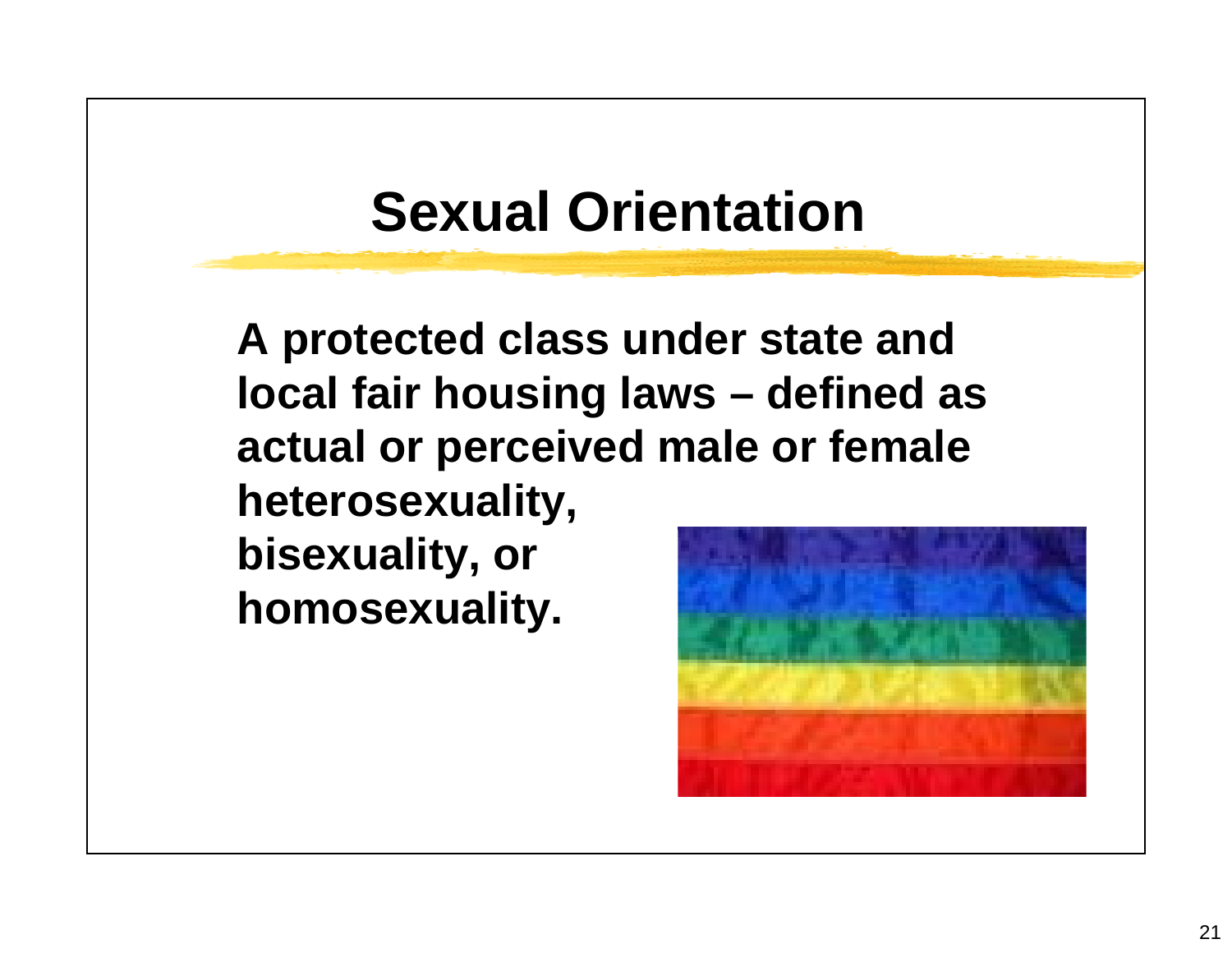#### **Gender Identity**

**A protected class under state and local fair housing laws – defined as a person's identity, expression, or physical characteristics, whether or not traditionally associated with one's biological sex or one's sex at birth.**

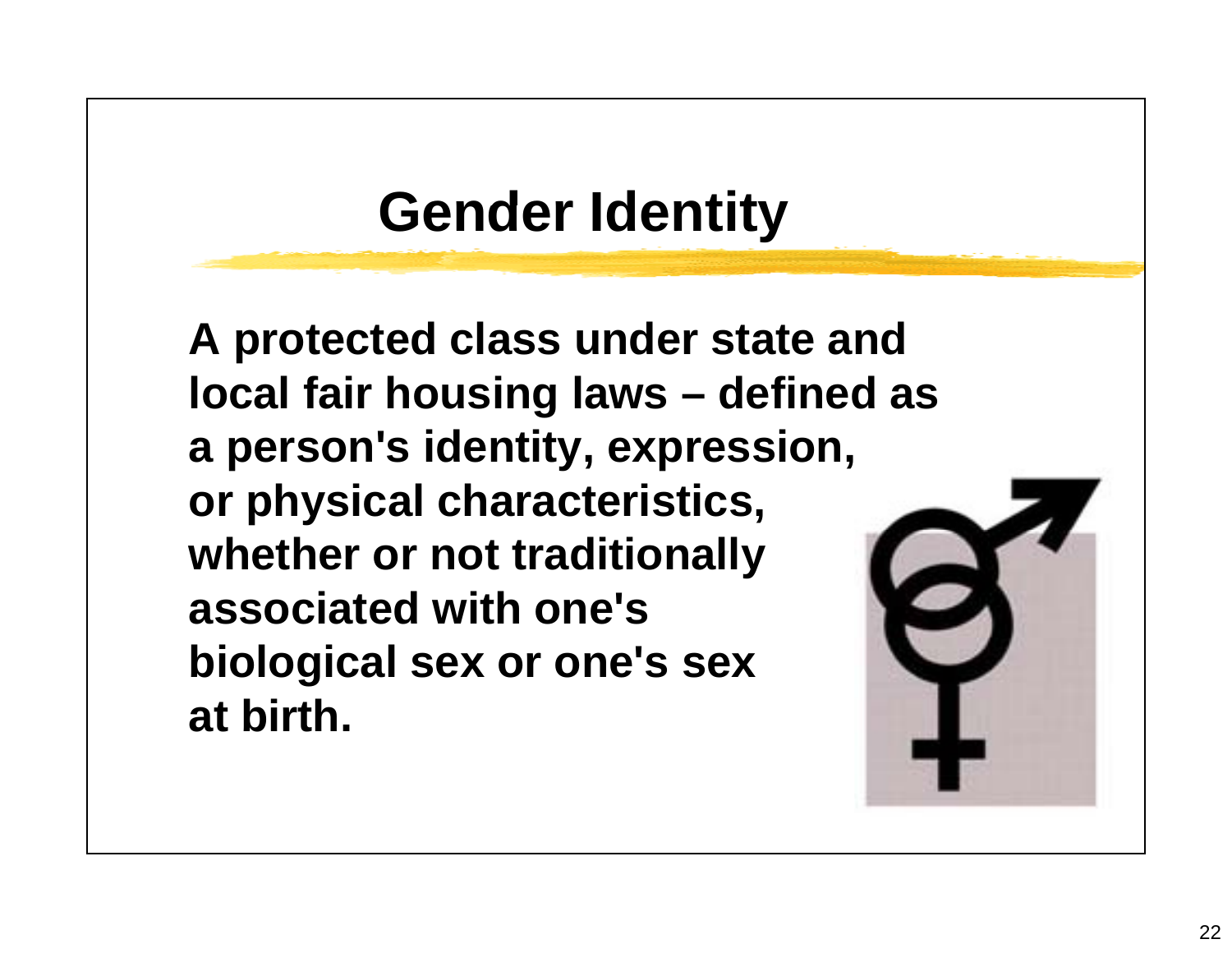#### **Veterans and Military Status**

**An honorably discharged veteran or an active or reserve member in any branch of the armed forces of the United States, including the National Guard, Coast Guard, and Armed Forces reserves.**

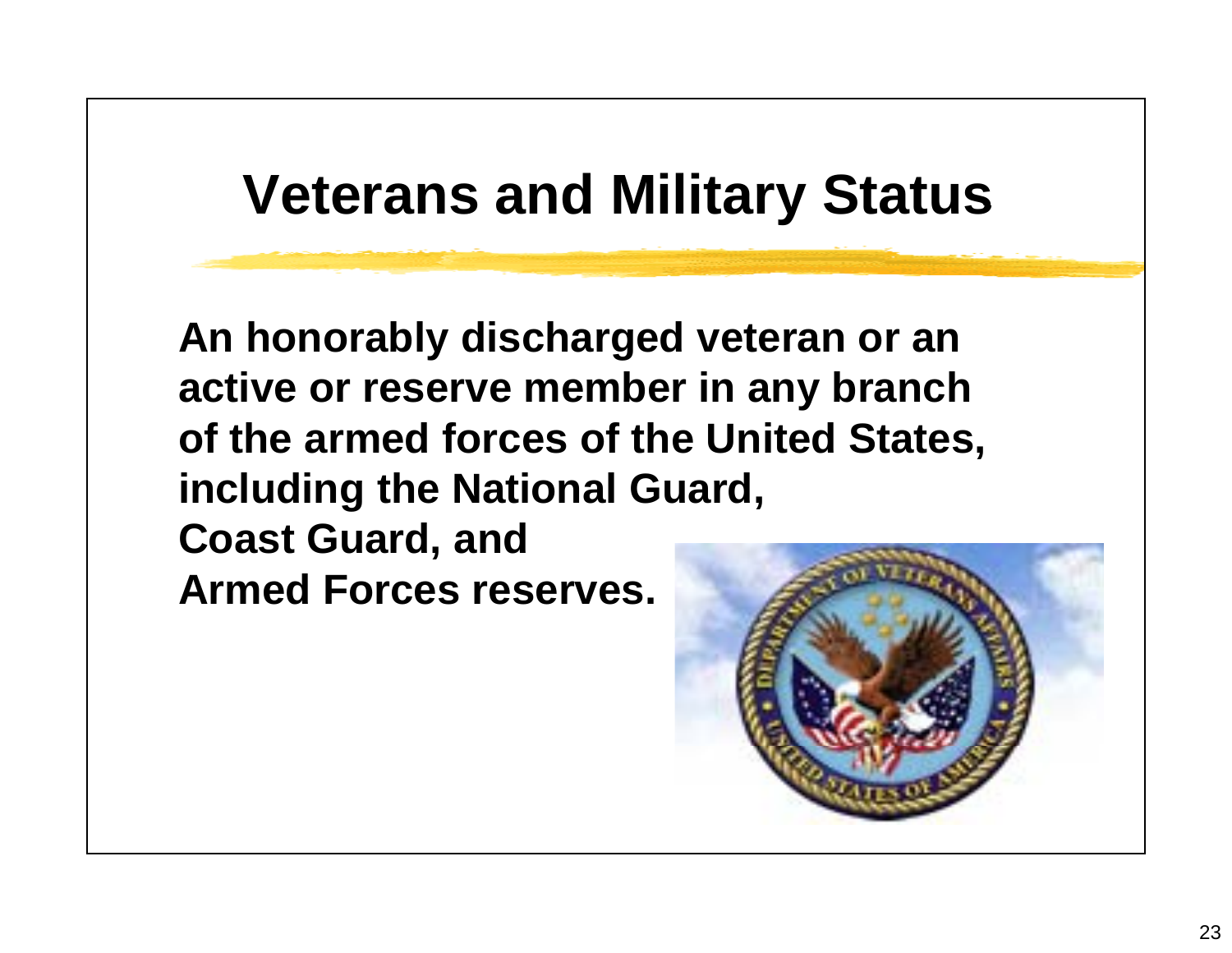## **Section 8 Voucher Program**

**F i h i di Fair housing ordinances th t t t that protect people with Section 8 vouchers and others who participate in similar subsidized housing programs:**

- **Seattle**
- **The Co Bellevue**
- **The Co Redmond**
- **The Co Kirkland**



**The Second Second Unincorporated King County**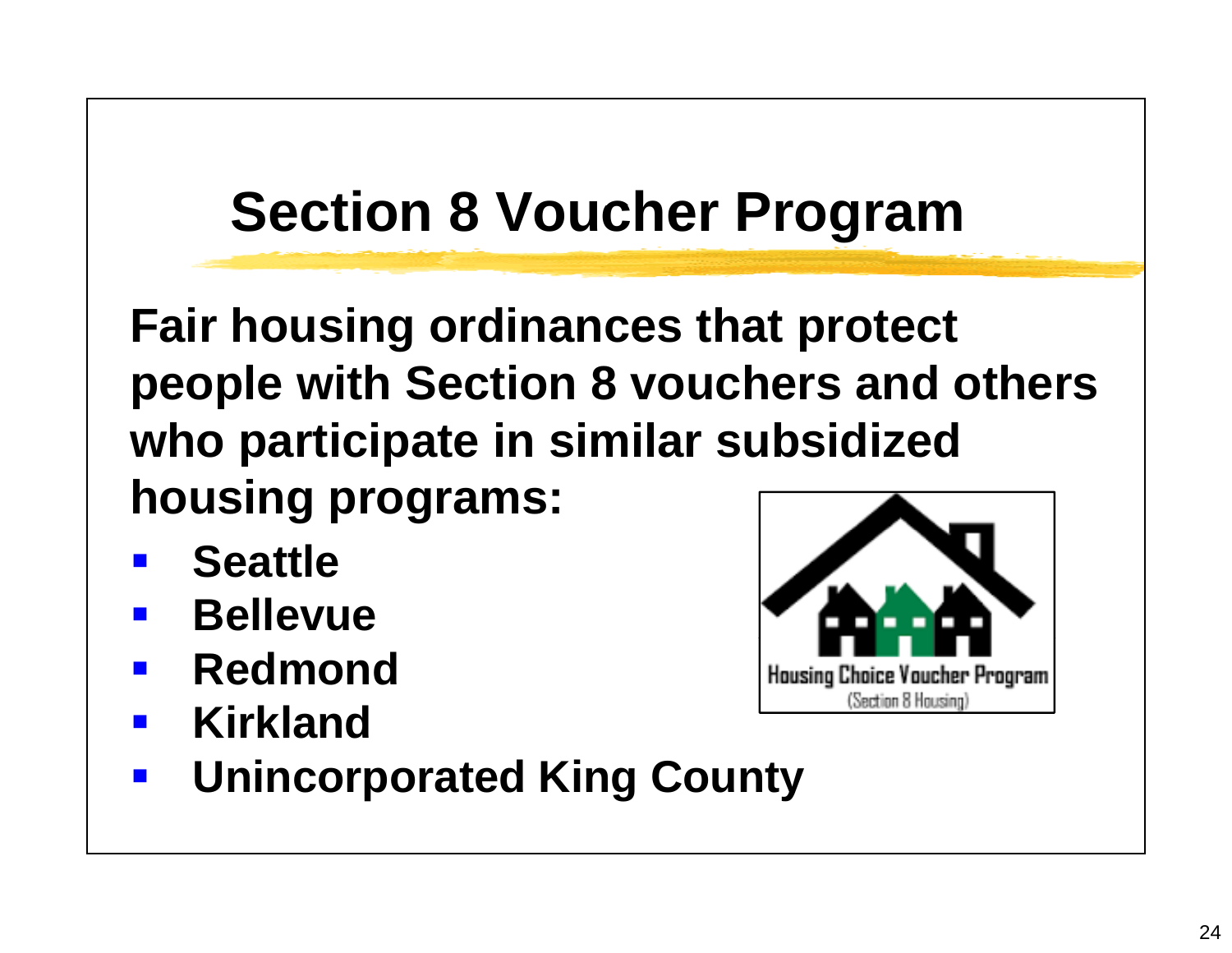## **People with Disabilities**

- **Similar treatment**
- $\blacksquare$  **No harassment**
- **Disabilit y access for facilities**
- **Reasonable modifications and accommodations**

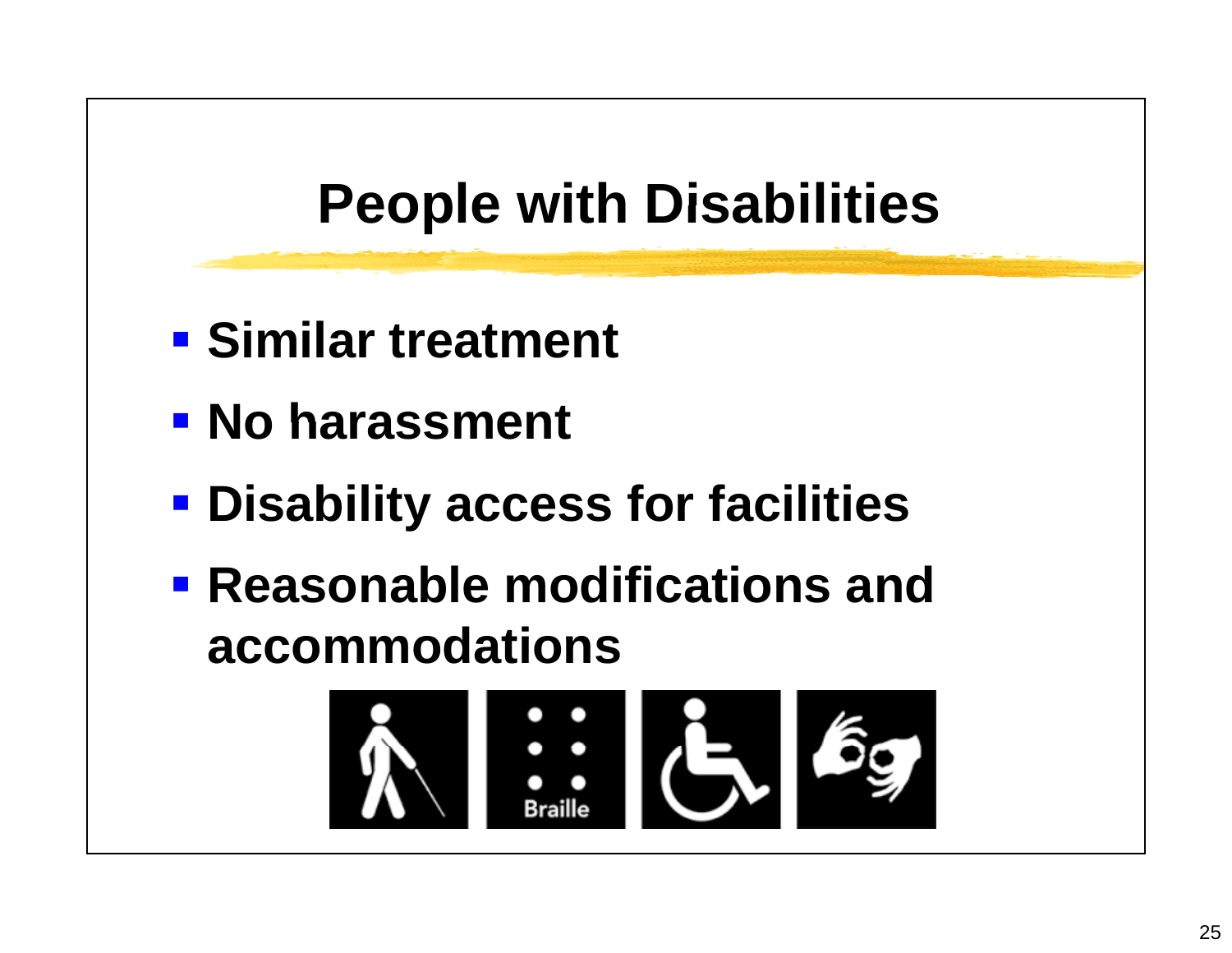## **Facility Access Requirements**

- **FHA accessible design standards for multi-family housing of 4+ units, built and ready for first occupancy on/after March 13, 1991**
- **Washington state building code includes FHA & ADA access standards access**
- **See http://www.fairhousingfirst.org**

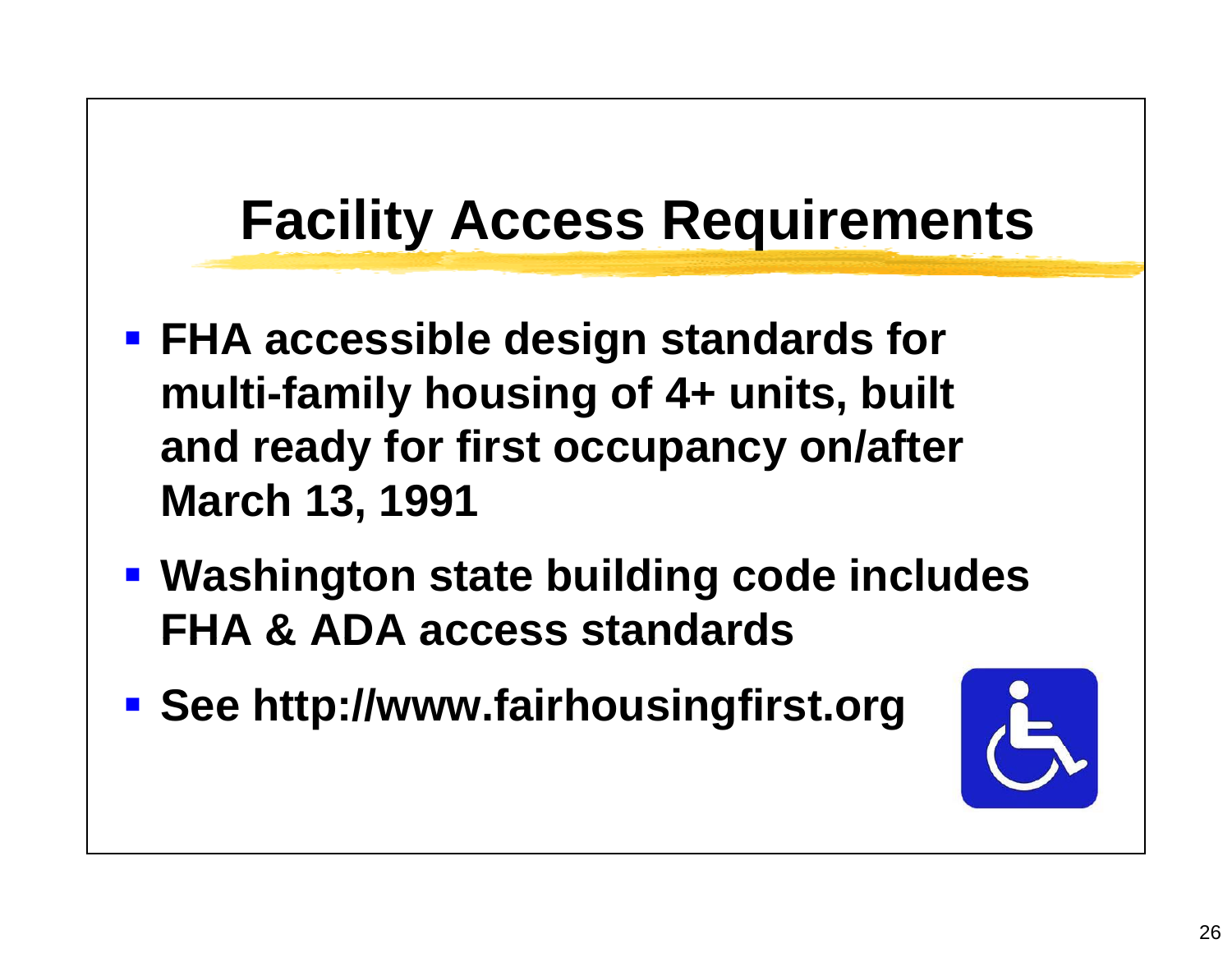#### **Reasonable Modifications**

**Ph yg g sical chan ges to a dwellin g or common area, necessary for a resident to use and enjoy these spaces**

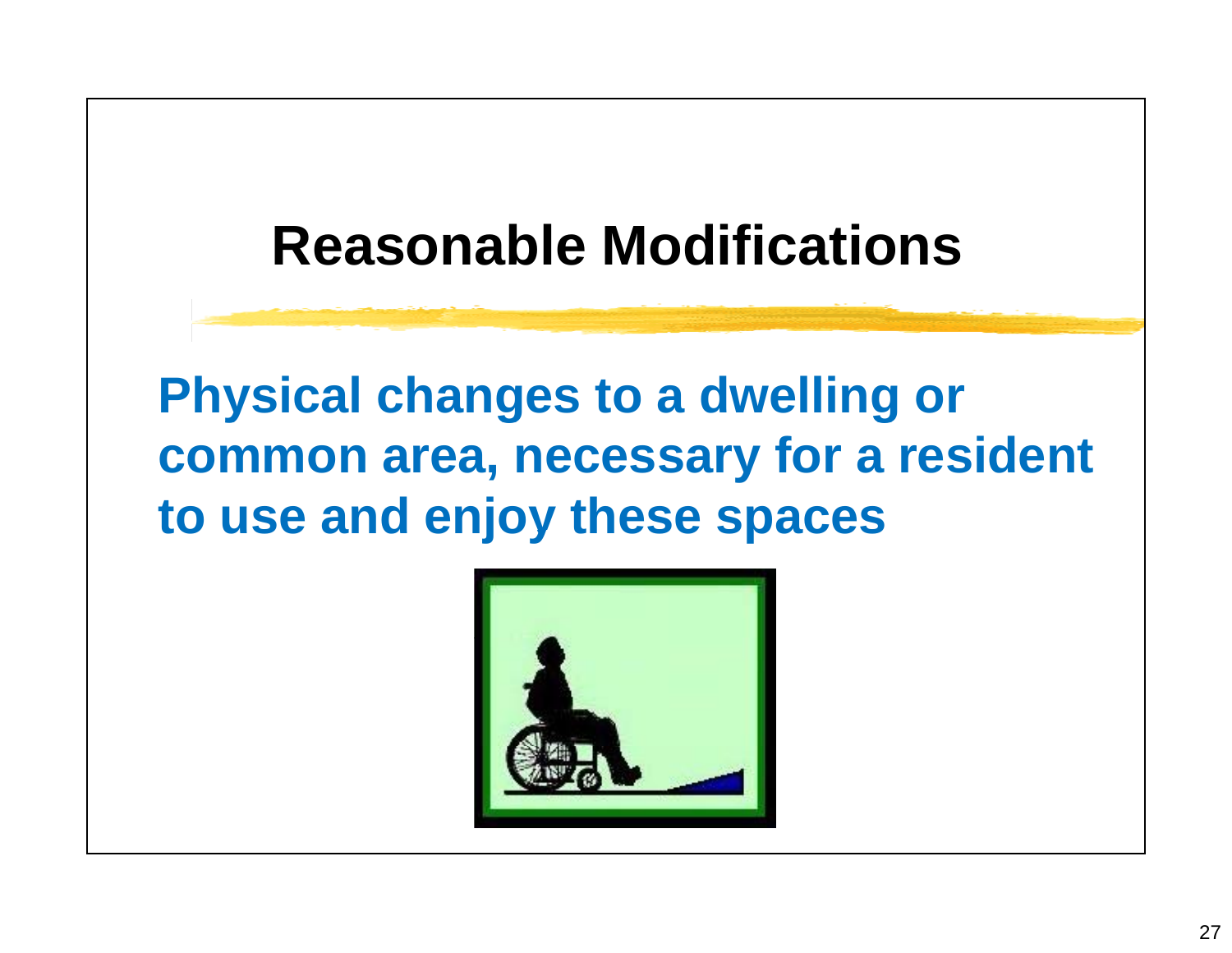#### **Reasonable Accommodations**

**Reasonable accommodations are changes in rules policies practices and rules, policies, practices, and the way services are provided.**

**These accommodations enable<sup>a</sup> person with <sup>a</sup> disability to have an equal opportunity to use and enjoy <sup>a</sup> dwelling unit or any common areas areas.**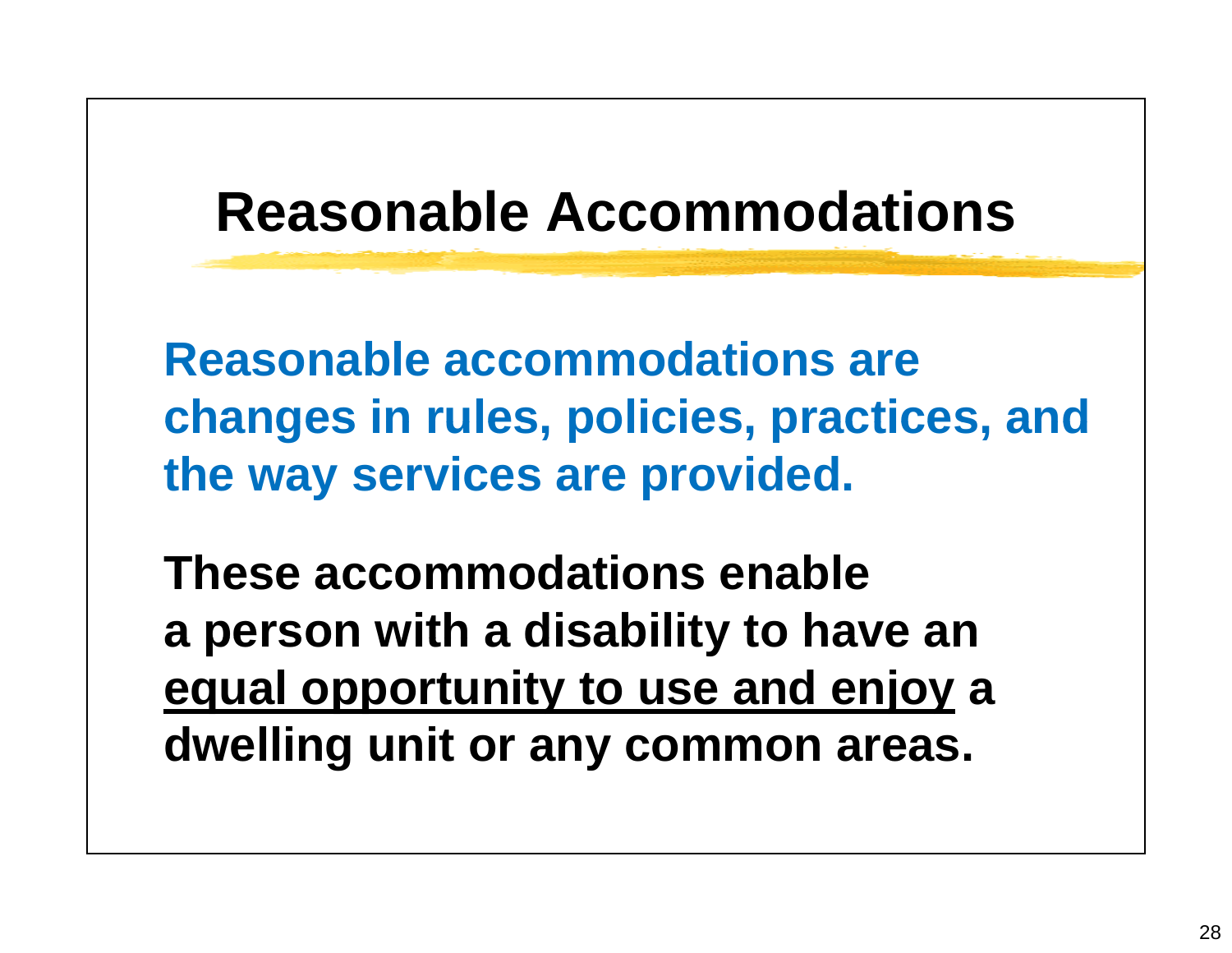## **Accommodation/Modification Process**

- **Resident must request accommodation**
- **Consider all accommodation requests**
- **Engage in an interactive process**
- **Resident may need to provide written verification of disability and need for RA/RM**
- **Grant accommodations on case-by-case b i ass**